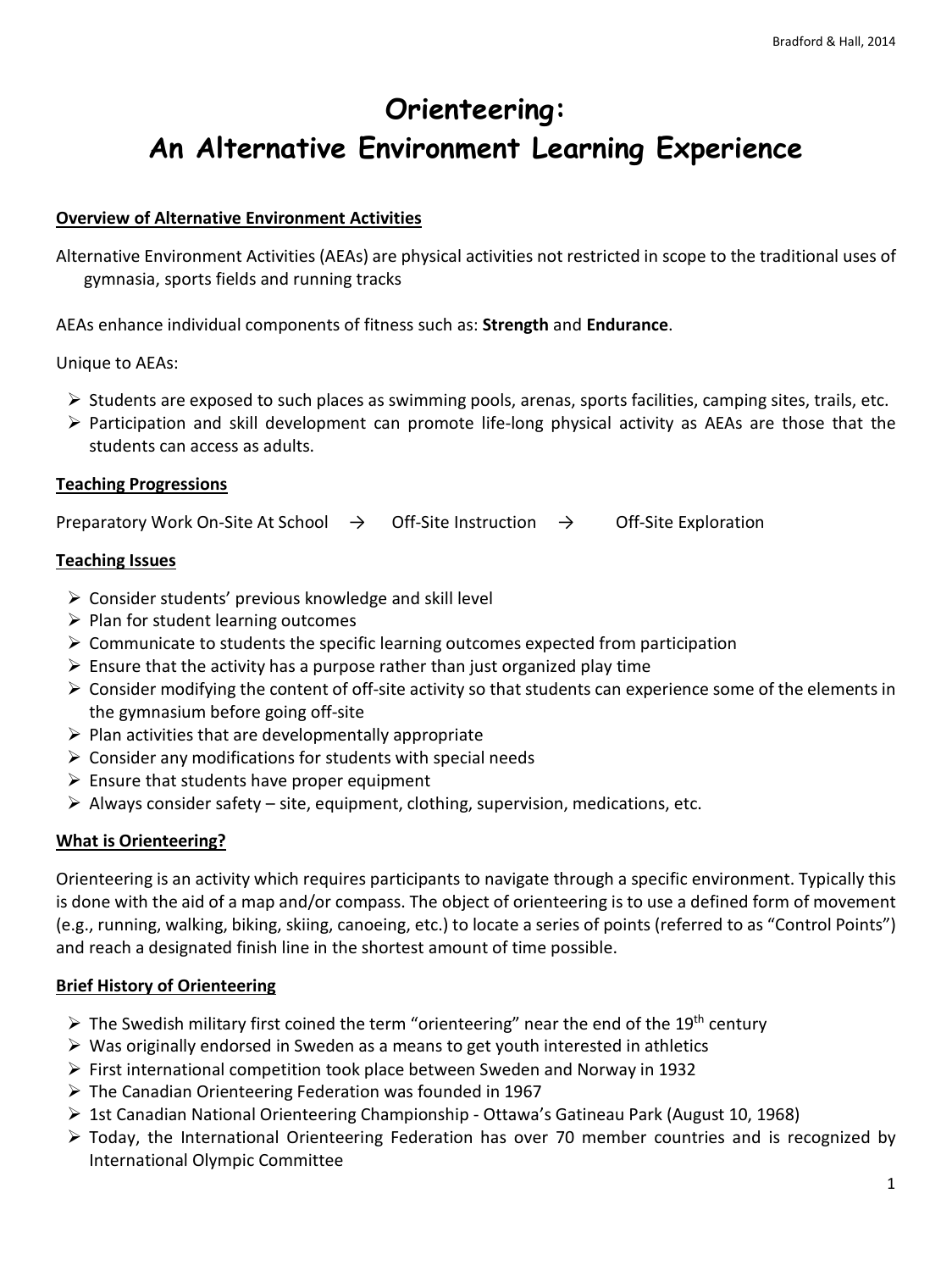# **Teaching Considerations for Orienteering**

- $\triangleright$  Activity needs to be developmentally appropriate and safe
- Consider completing a gymnasium/class-based orienteering activity prior to a school-wide or off-site location
- $\triangleright$  Plan and develop the route ahead of time
- $\triangleright$  Go over the route the day before the orienteering activity will take place
- $\triangleright$  Let school personnel know what the class will be doing
- $\triangleright$  Consider students with special needs when planning the route and control points
- $\triangleright$  When selecting the control points, consider the developmental level of students and available amount of time allotted to complete the activity
- $\triangleright$  Circulate around the area being used while students are completing the activity
- If an off-site location is chosen, consider utilizing parent volunteers or *buddies* from an older class to assist in supervision, etc.
- $\triangleright$  Have an activity planned for groups that finish quickly
- $\triangleright$  Set a time at which all groups must return whether they are done or not

## **Benefits of Incorporating Orienteering into a Physical Education Program**

- $\triangleright$  Helps achieve curriculum outcomes
- $\triangleright$  Inexpensive activity (maps and compass are not mandatory)
- $\triangleright$  Introduces students to alternative environments for physical activity
- Fosters integration with other curricula (e.g., geography, science, math, language arts)
- $\triangleright$  Can be used to develop several aspects of physical fitness (e.g., cardiovascular, muscle endurance)
- $\triangleright$  Encourages decision making, leadership, communication and teamwork
- $\triangleright$  Easy to make it developmentally appropriate and enjoyable for all students
- $\triangleright$  Fun, enjoyable and adds breadth and variety to physical education programs

## **Possible Ways to Run an Orienteering Activity**

(1) With a map:

- $\triangleright$  create routes and develop a map that has all control points, start, and finish labelled
- $\triangleright$  divide groups into no more than five people
- $\triangleright$  provide each group with a map
- $\triangleright$  all groups can begin at the same time or in timed intervals (to avoid following)
- $\triangleright$  groups may go in any direction they want to reach all the control points
- $\triangleright$  have something that must be retrieved at each control point (e.g., a card, answer a question, a stamp or sticker, etc.)

# (2) Without a map:

- $\triangleright$  create route
- $\triangleright$  divide groups into no more than five people
- $\triangleright$  groups must go in order to each control point
- $\triangleright$  all groups can begin at the same time at different points, or leave at timed intervals starting at control point #1
- $\triangleright$  have something that must be retrieved at each control point (e.g., a card, answer a question, a stamp or sticker, etc.)
- $\triangleright$  have the next control point location listed at each control point
- $\triangleright$  record finish times as groups complete the course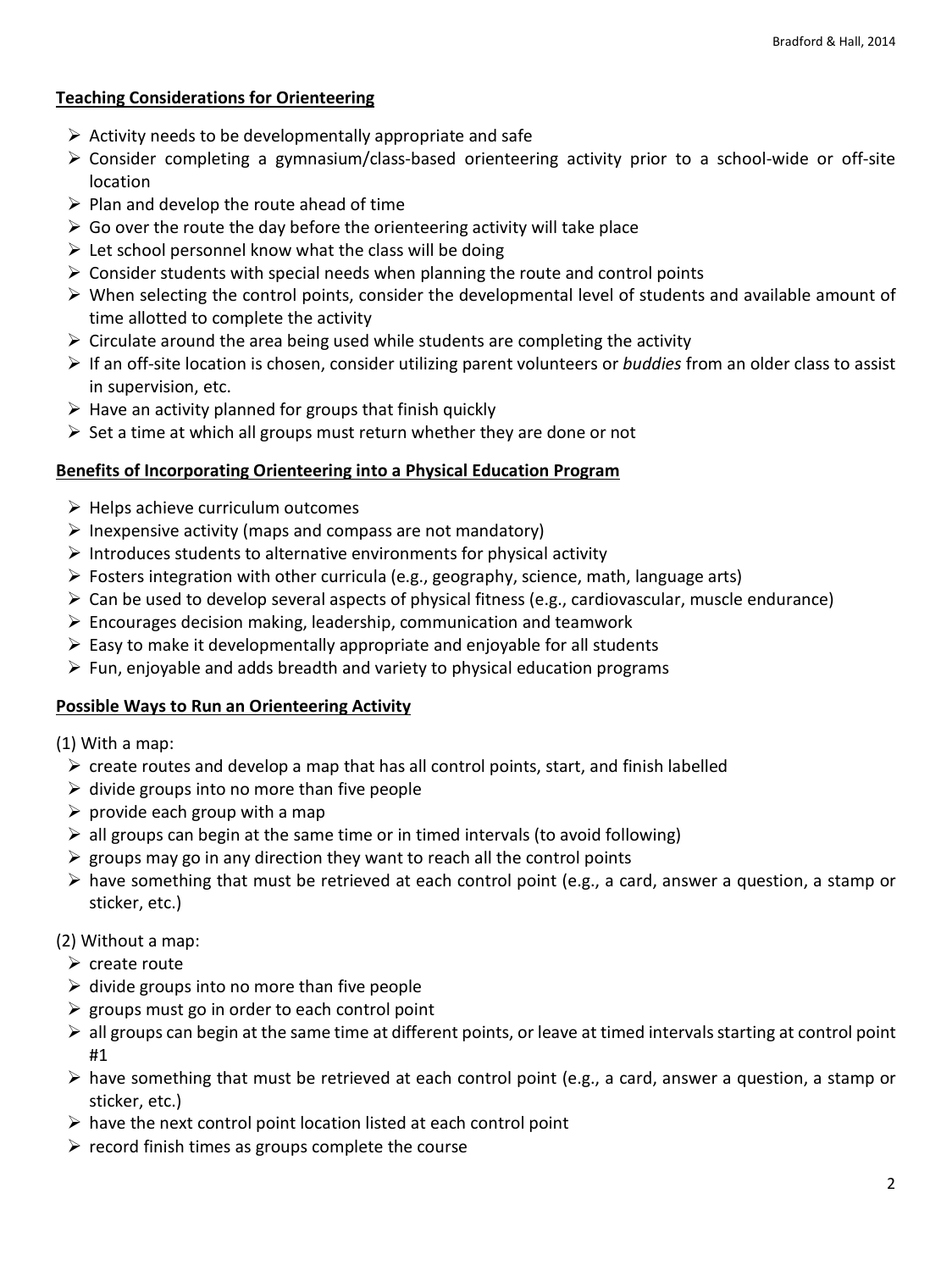#### **Positive Learning Outcomes Associated with Orienteering**

- Program of Studies Coal-Setting/Personal Challenge
- Cooperation Leadership
- Motor Skill Development Safety
- Understanding of Health Benefits Active Living
- 
- -

- Functional Fitness

## **Orienteering Rules**

- $\triangleright$  Group members must stay together (within reach of each other)
- $\triangleright$  Groups cannot walk together to the various destinations
- $\triangleright$  Groups cannot share answers (answers are sacred property)
- $\triangleright$  Questions must be answered in the order that they appear on the sheet
- $\triangleright$  Groups are not allowed to gather answers to future questions on their travels

#### **References:**

International Orienteering Federation (2009)[. http://www.orienteering.org](http://www.orienteering.org/) Kellström, B. (2010). *Be expert with map & compass* (3rd ed). New York: Wiley Orienteering Canada (n.d.). http://www.orienteering.ca/contact

#### **Questions for Teachers of Physical Education**

What steps would you follow to create an Orienteering Activity within your PE program?

How could the level of physical activity be enhanced during an Orienteering Activity?

What other strategies could be used to strengthen the effectiveness of an Orienteering Activity in your PE program (e.g., integration of other subjects, compass, technology)? Be Creative!

Why might you want to include Orienteering in your regular PE program? Is there a grade you think it would be best suited for? Why?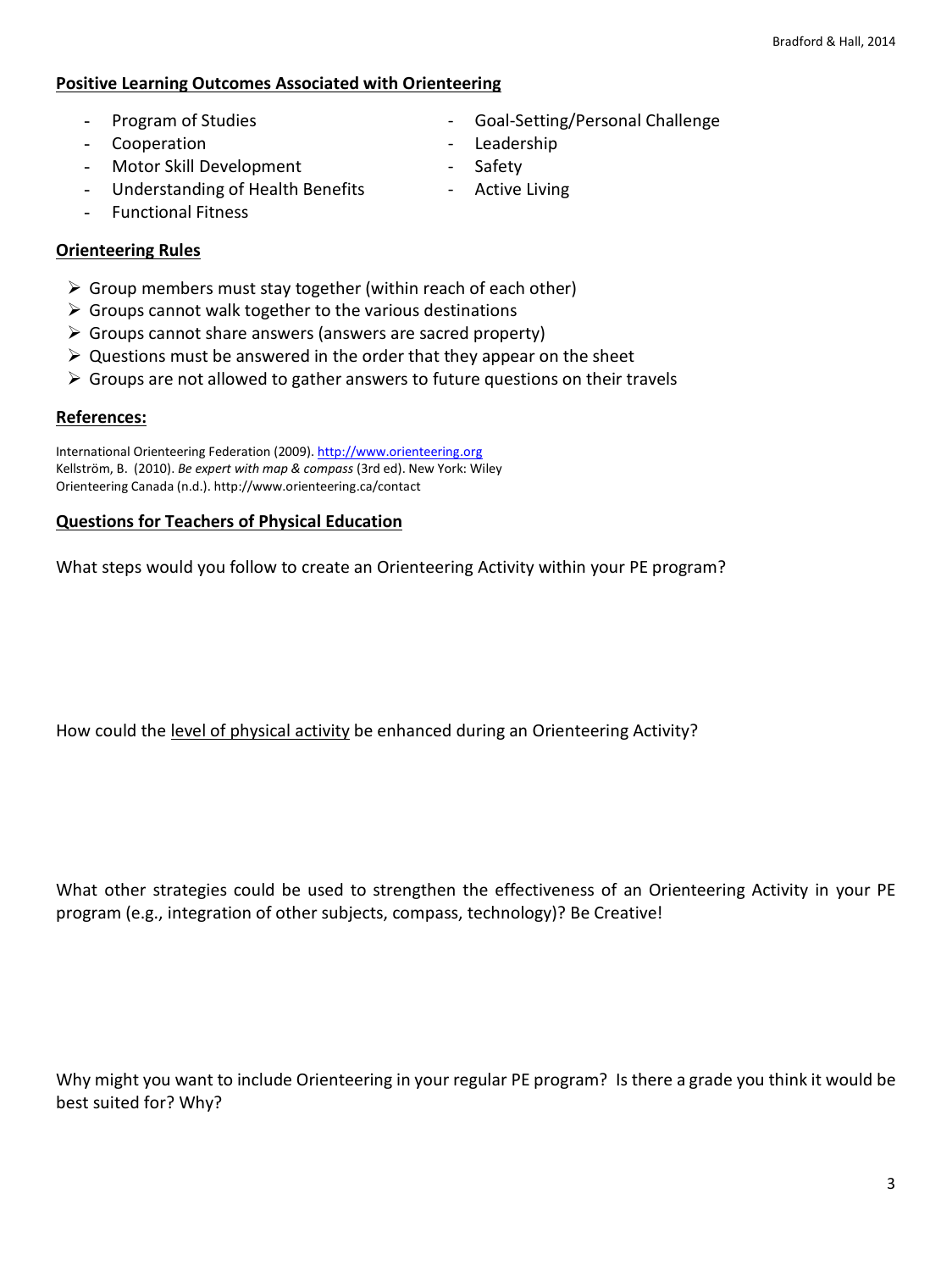Notes: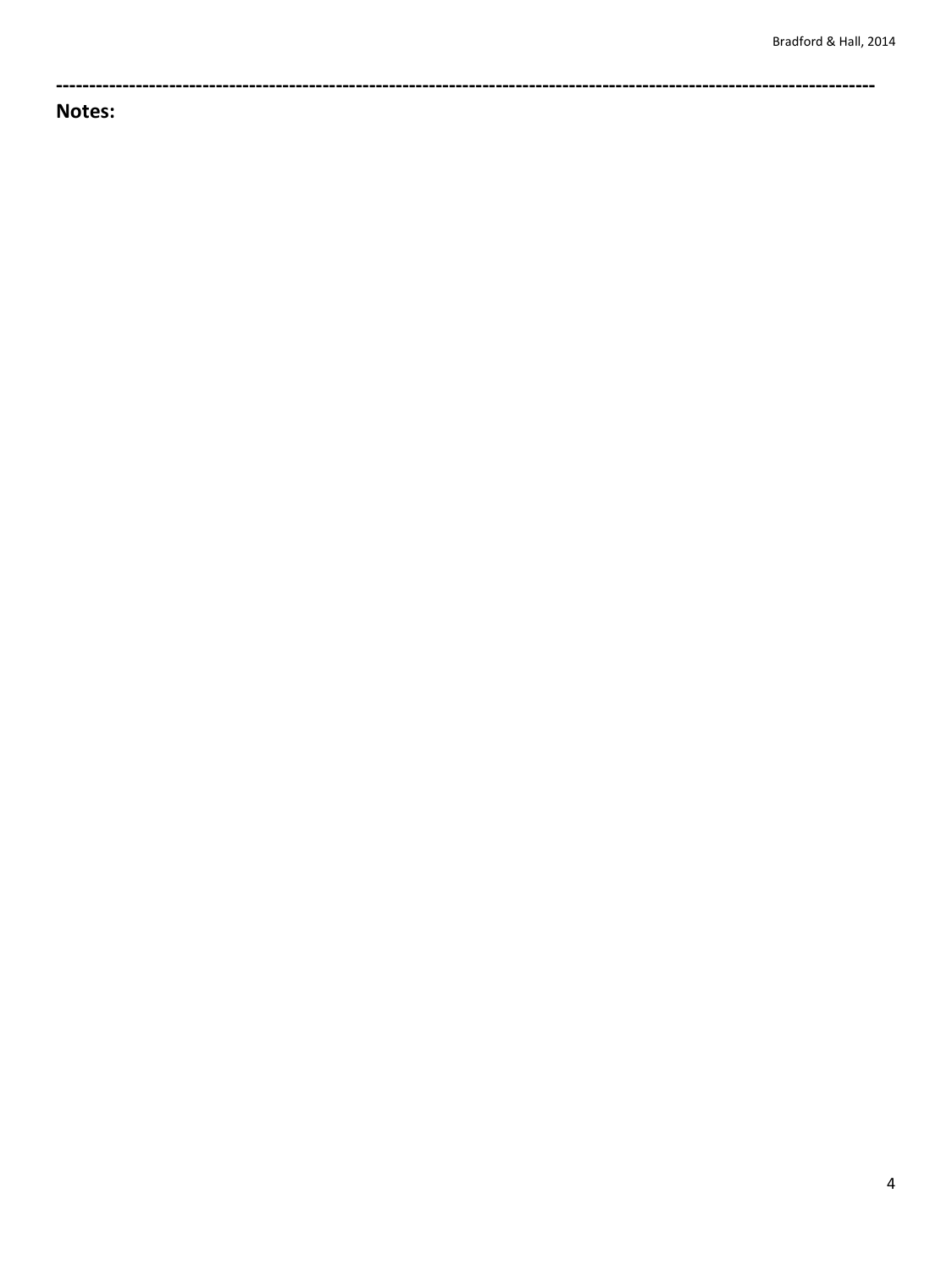|                                                                                                | <b>Orienteering - Student Self-Assessment Example</b> |  |
|------------------------------------------------------------------------------------------------|-------------------------------------------------------|--|
| <b>Student Name:</b>                                                                           |                                                       |  |
| The Orienteering Activity increased my physical activity levels by?                            |                                                       |  |
|                                                                                                |                                                       |  |
|                                                                                                |                                                       |  |
| The Orienteering Activity helped improve the following skills                                  |                                                       |  |
|                                                                                                |                                                       |  |
|                                                                                                |                                                       |  |
| The most enjoyable aspect of the Orienteering Activity was?                                    |                                                       |  |
|                                                                                                |                                                       |  |
|                                                                                                |                                                       |  |
| I think Orienteering is a _____________________________ activity in Physical Education because |                                                       |  |
|                                                                                                |                                                       |  |
|                                                                                                |                                                       |  |
|                                                                                                |                                                       |  |
|                                                                                                |                                                       |  |